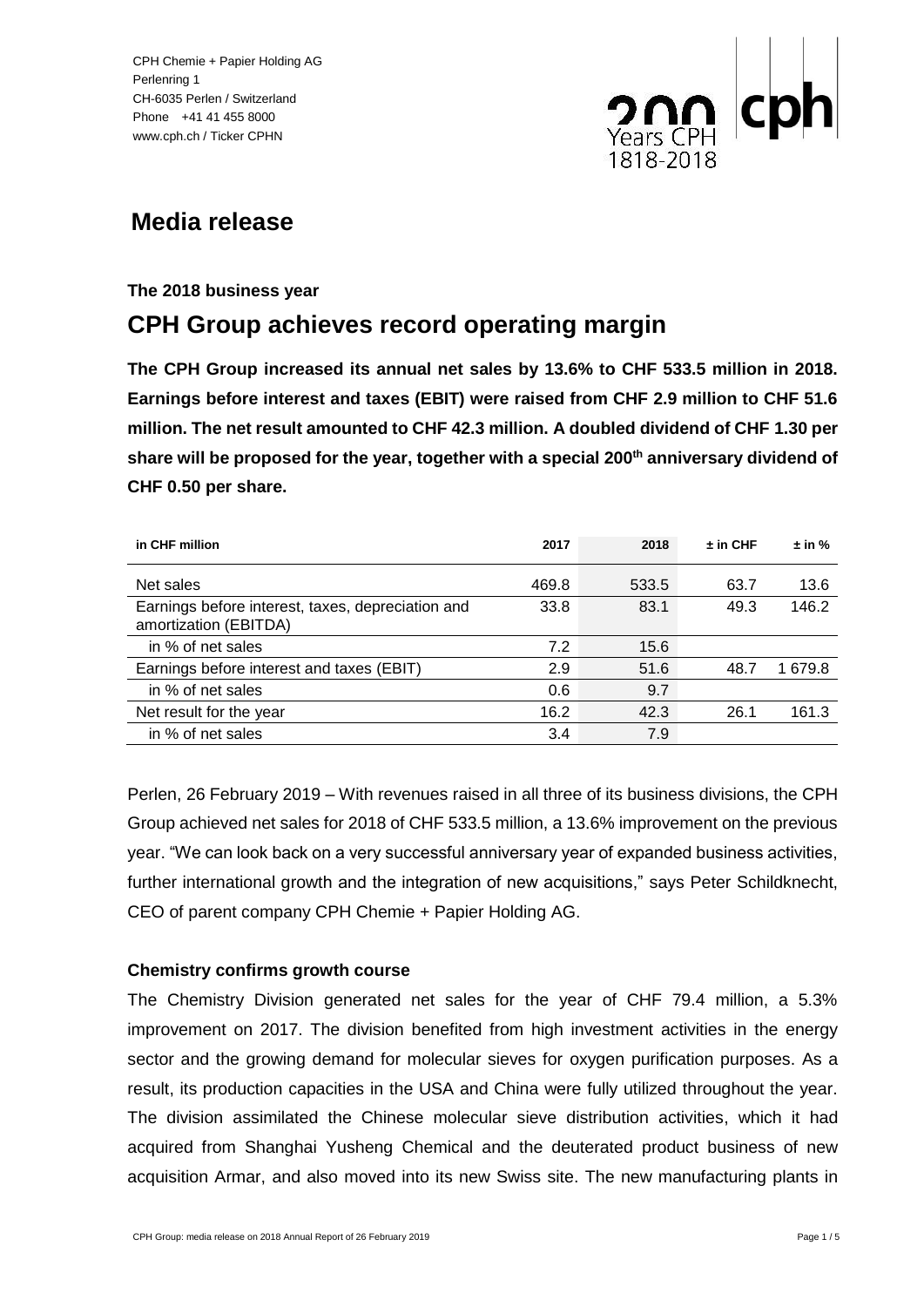

Zvornik (Bosnia and Herzegovina) and Rüti (Switzerland) ramped up their production in the first and fourth quarters respectively. The successful realignment of the Chemistry Division has already had a sustainable impact on its profitability: for the third year in succession, the division reported a positive EBIT result that was a substantial improvement on the previous year. Divisional EBIT margin for 2018 amounted to 7.7%.

#### **Paper sees broad balance between supply and demand**

The Paper Division increased its annual production 1.3% to 543 554 tonnes, and sold 542 126 tonnes of newsprint and magazine paper in the course of the year. With supply and demand broadly balanced in both product areas, paper prices were up on their prior-year levels. This boosted the division's net sales, which increased by 14.0% to CHF 301.1 million. On the expenditure front, despite higher prices, the costs of recovered paper were reduced because, following the division's acquisition of the activities of Papierfabrik Utzenstorf on 1 January 2018, some 81% of this key raw material was sourced in Switzerland, with correspondingly lower transport costs. Energy costs rose, while a weakening of the Swiss franc against the euro had a positive impact on earnings. The favourable business developments were duly reflected in a divisional EBIT margin of 10.0%.

#### **Packaging substantially raises earnings**

Demand for medicines continued to grow in 2018, and so did the demand for the films used in manufacturing their blister packs. The growth showed regional variations, however, with the highest rates recorded in the emerging Asian and Latin American markets. The Packaging Division increased its net sales for the year 17.5% to CHF 153.0 million, and substantially raised its EBIT margin to 10.1%. The division invested in enhancing the productivity of its European plants and raised the utilization of its Chinese manufacturing facility to handle the higher demand. Operations were also expanded to Brazil with the acquisition of the Sekoya company and the opening in autumn of a new Anápolis plant. The division's new Perlamed BLISTair single-use powder inhaler continued to win further innovation prizes, including the packaging industry's most prestigious distinction, the World Packaging Award.

#### **Efficiency further enhanced**

The prices of key raw materials such as recovered paper, energy and ethylene all rose in 2018. At least part of these increases could be passed on to the markets. That the cost of materials compared to production-generated sales was reduced from 54% to 49% was due largely to the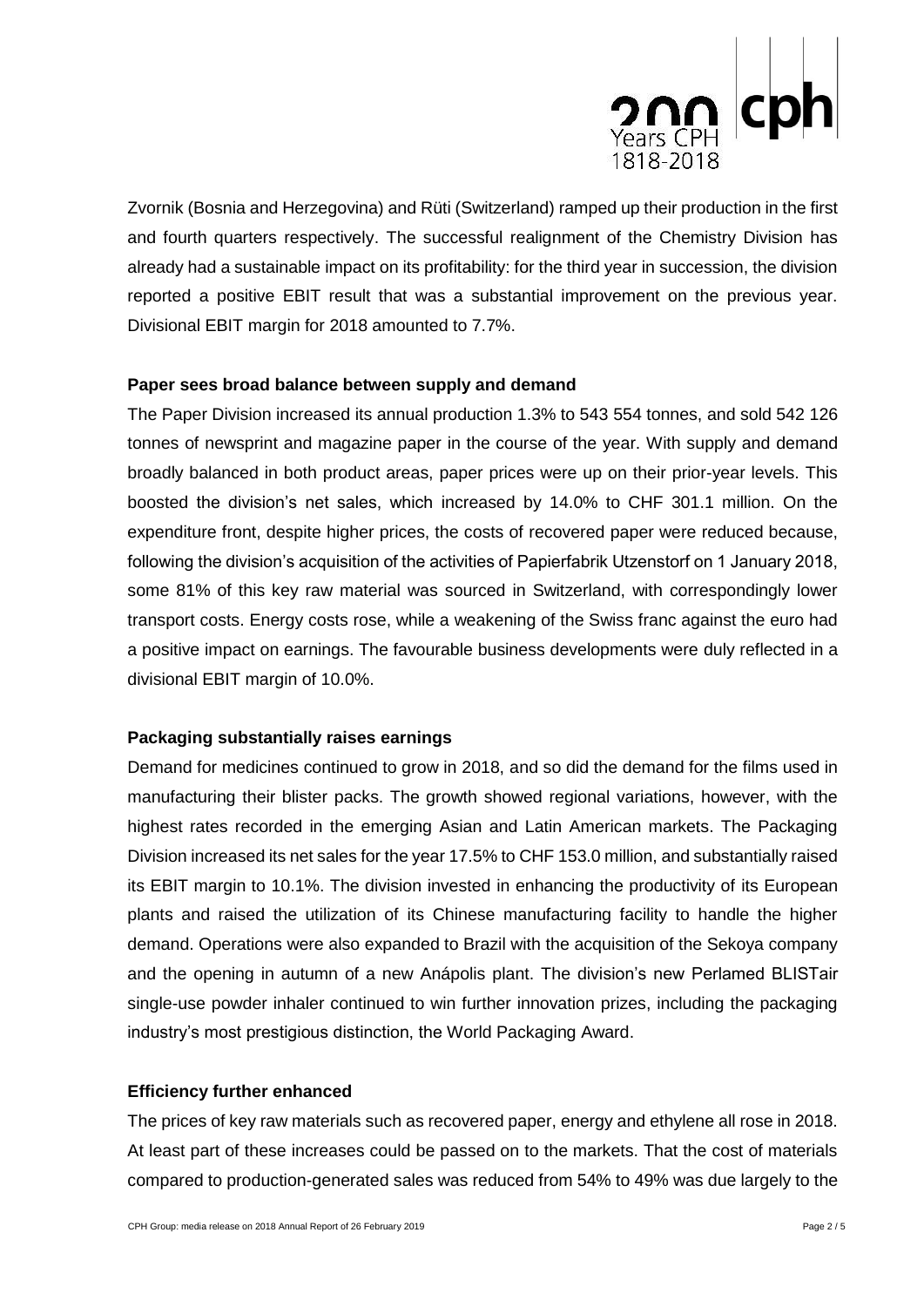

favourable developments in the Paper Division. While workforce numbers were increased from 1 019 to 1 081, personnel cost declined from 18% to 17% as a proportion of total costs. The new recruits primarily strengthened the Packaging Division, which now employs over 400 personnel. The strong demand and high plant utilizations entailed additional production shifts. With efficiency showing positive trends in all three divisions, consolidated EBITDA for the year was raised 146.2% to CHF 83.1 million, and EBITDA margin improved to 15.6%.

# **A record operating result**

After ordinary depreciation and amortization of CHF 31.5 million, the Group reported consolidated earnings before interest and taxes (EBIT) of CHF 51.6 million, a CHF 48.7 million improvement on the prior-year result. "Our consolidated EBIT result and our EBIT margin of 9.7% are the highest the CPH Group has ever achieved since its stock exchange listing in 2001," notes Peter Schildknecht. The financial result was slightly below its prior-year level at CHF – 6.0 million. With no major real estate disposals (unlike in 2017), the non-operating result declined from CHF 22.8 million to CHF 0.1 million. Despite this, however, the net result for the year was improved from CHF 16.2 million to CHF 42.3 million.

# **CHF 1.80 dividend proposed**

The Board of Directors will propose to the Ordinary General Meeting of 19 March 2019 that a dividend of CHF 1.30 (double the 2017 amount) per share be distributed for the 2018 financial year, and that a further special dividend of CHF 0.50 per share be awarded to mark the  $200<sup>th</sup>$ anniversary of the CPH Group. Both dividends will be paid from the capital contribution reserve.

# **CPH Group refinances its Swiss-franc bond**

The CPH Group had liquid funds of CHF 89.0 million and an equity ratio of 51% at the end of 2018. To secure its long-term outside financing, the Group issued a CHF 100 million five-year 2% corporate bond in autumn 2018. The proceeds from this are intended to refinance the current CHF 120 million 2.75% bond, which matures in summer 2019. A total of CHF 22.4 million was invested in tangible fixed assets in 2018, largely to enhance efficiency and to establish and develop the new Rüti and Anápolis sites. The Group generated a cash flow of CHF 69.0 million and a free cash flow of CHF 18.3 million.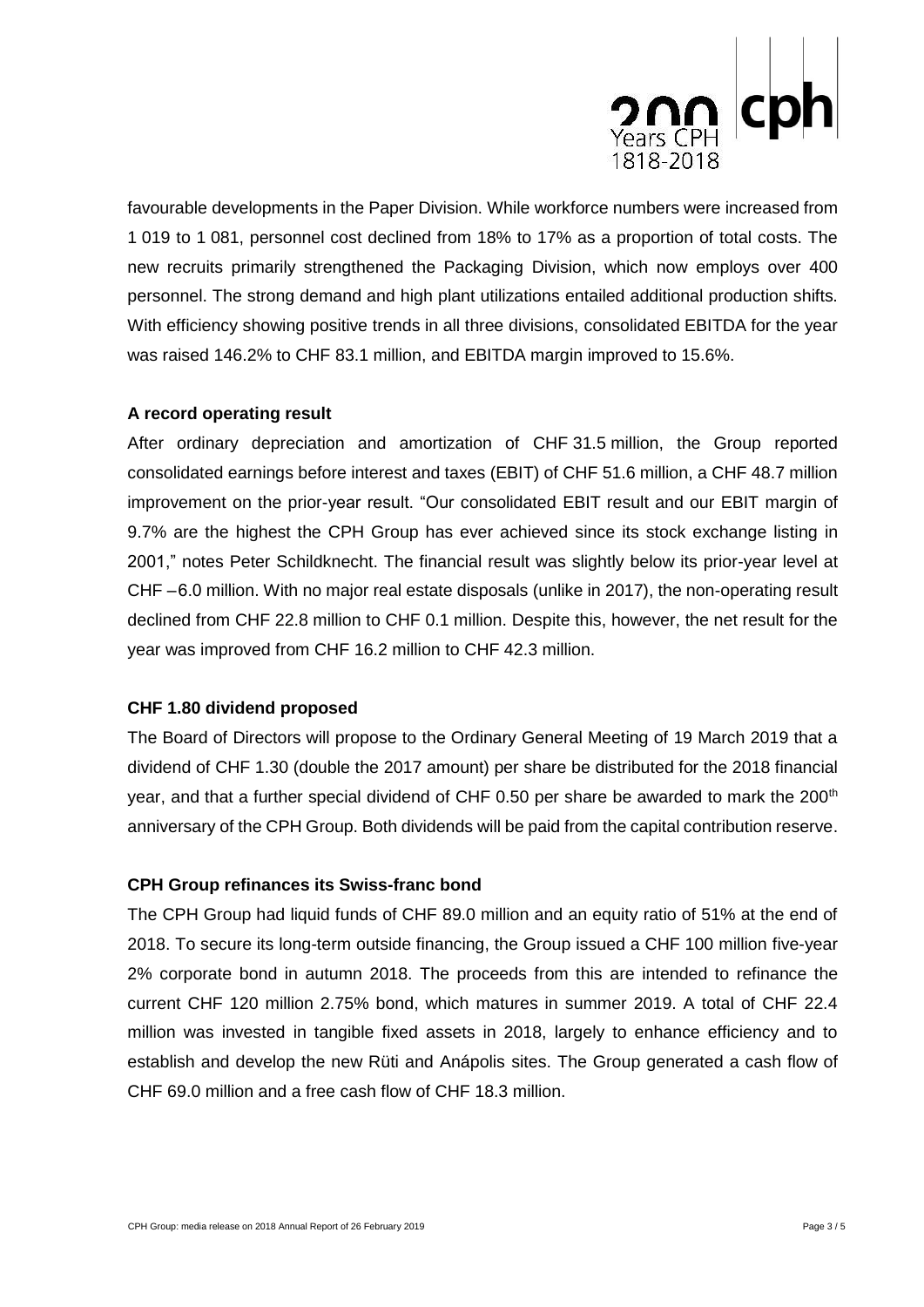

# **Encouraging outlook for 2019**

In view of its current order book health, the CPH Group expects to see a continuation of the present positive business trends in the first half of 2019. "Provided prices and currencies remain stable, we should see a slight further increase in our net sales this year," says Peter Schildknecht. "It will be challenging, however, to maintain our EBIT margin at its 2018 level." Thanks to higher non-operating income, the net result excluding extraordinary influences is likely to be broadly in line with its prior-year level. The Group plans to invest a further CHF 29.9 million in tangible fixed assets during the year, to further enhance efficiencies and raise production capacities.

#### **Contacts**

CPH Chemie + Papier Holding AG Dr. Peter Schildknecht, CEO, +41 41 455 8757 Richard Unterhuber, CFO, +41 455 87 53, investor.relations@cph.ch Christian Weber, Head of Corporate Communications, +41 41 455 8751, medien@cph.ch

#### **About CPH**

CPH is an internationally active and diversified industrial group which is headquartered in Switzerland. The CPH Group develops, manufactures and distributes chemical products, woodbased paper and pharmaceutical packaging films. The Group and its subsidiaries maintain production facilities in Switzerland, Germany, Bosnia and Herzegovina, the USA, Brazil and China. The shares of its holding company CPH Chemie + Papier Holding AG are listed on the SIX Swiss Exchange (ticker: CPHN).

This media release contains future-oriented statements about the CPH Group that are subject to risk and uncertainties. These statements reflect the management's opinions at the time of the release's compilation, but they may deviate from actual future events.

#### **Presentation of the CPH Group's 2018 annual results**

#### **Annual Results Media Conference (in German)**

| Date:     | Tuesday 26 February 2019                            |
|-----------|-----------------------------------------------------|
| Time:     | 11:00 (CET)                                         |
| Speakers: | Peter Schaub, Chairman of the Board of Directors    |
|           | Peter Schildknecht, CEO                             |
|           | <b>Richard Unterhuber, CFO</b>                      |
| Venue:    | CPH Group Head Office, Perlenring 1, CH-6035 Perlen |